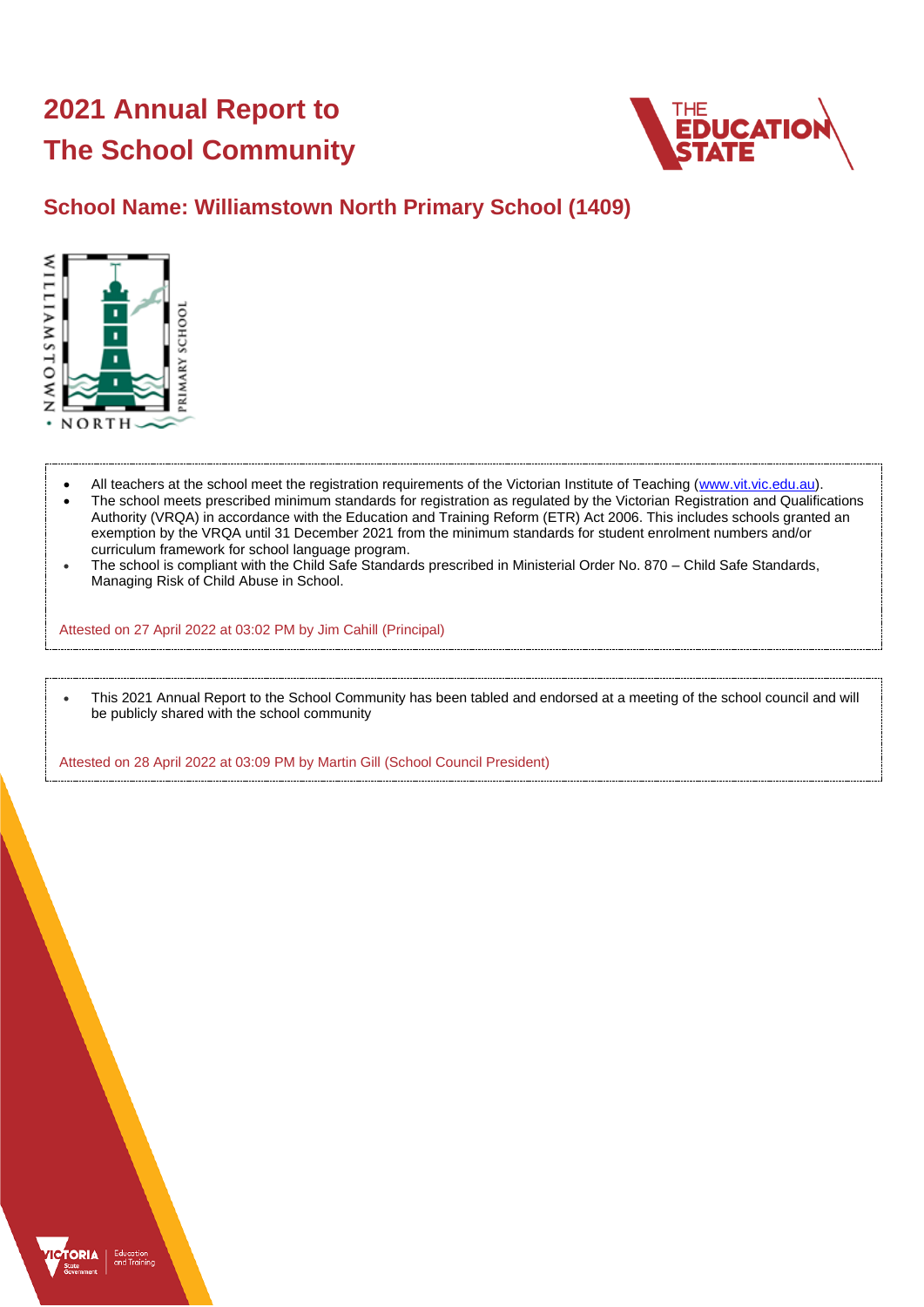

## How to read the Annual Report

### What does the *'About Our School'* commentary section of this report refer to?

The 'About our school' commentary provides a brief background on the school, an outline of the school's performance over the year and future directions.

The 'School Context' describes the school's vision, values and purpose. Details include the school's geographic location, size and structure, social characteristics, enrolment characteristics and special programs.

The 'Framework for Improving Student Outcomes (FISO)' section includes the improvement initiatives the school has selected and the progress they have made towards achieving them through the implementation of their School Strategic Plan and Annual Implementation Plan.

### What does the *'Performance Summary'* section of this report refer to?

The Performance Summary includes the following:

#### **School Profile**

- student enrolment information
- the school's 'Student Family Occupation and Education' category
- a summary of parent responses in the Parent Opinion Survey, shown against the statewide average for Primary schools
- school staff responses in the area of School Climate in the School Staff Survey, shown against the statewide average for Primary schools

#### **Achievement**

- English and Mathematics for Teacher Judgements against the curriculum
- English and Mathematics for National Literacy and Numeracy tests (NAPLAN).

#### **Engagement**

Student attendance at school

#### **Wellbeing**

Student responses to two areas in the Student Attitudes to School Survey:

- Sense of Connectedness
- Management of Bullying

Results are displayed for the latest year and the average of the last four years (where available). As NAPLAN tests were not conducted in 2020, the NAPLAN 4-year average is the average of 2018, 2019 and 2021 data in the 2021 Performance Summary.

## Considering COVID-19 when interpreting the Performance Summary

The Victorian community's experience of COVID-19, including remote and flexible learning, had a significant impact on normal school operations in 2020 and 2021. This impacted the conduct of assessments and surveys. Readers should be aware of this when interpreting the Performance Summary.

For example, in 2020 and 2021 school-based surveys ran under changed circumstances, and NAPLAN was not conducted in 2020. Absence and attendance data during this period may have been influenced by local processes and procedures adopted in response to remote and flexible learning.

Schools should keep this in mind when using this data for planning and evaluation purposes.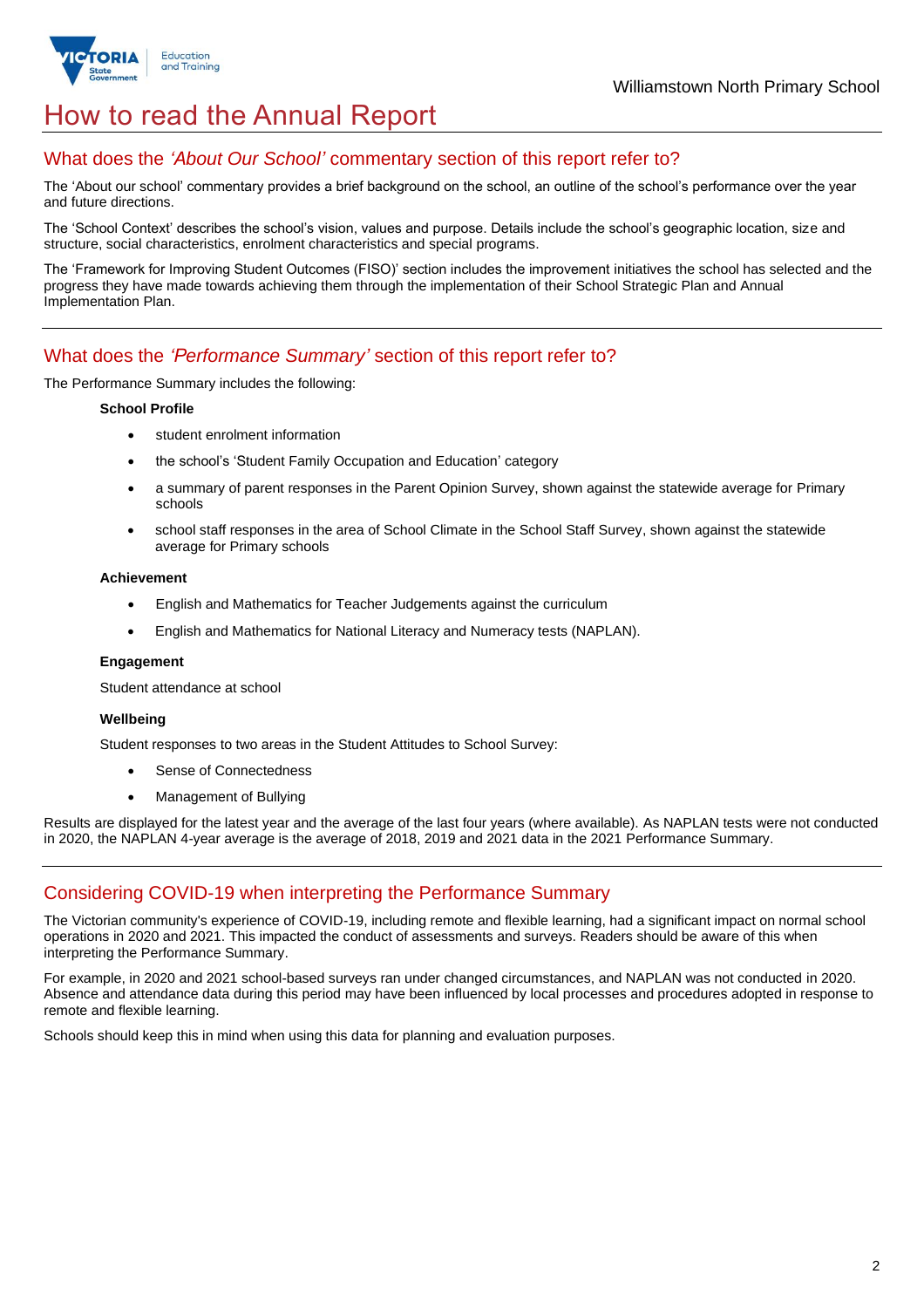

## How to read the Annual Report (continued)

#### What do *'Similar Schools'* refer to?

Similar Schools are a group of Victorian government schools with similar characteristics to the school.

This grouping of schools has been created by comparing each school's socio-economic background of students, the number of non-English speaking students and the school's size and location.

### What does *'NDP'* or '*NDA*' mean?

'NDP' refers to no data being published for privacy reasons or where there are insufficient underlying data. For example, very low numbers of participants or characteristics that may lead to identification will result in an 'NDP' label.

'NDA' refers to no data being available. Some schools have no data for particular measures due to low enrolments. There may be no students enrolled in some year levels, so school comparisons are not possible.

Note that new schools only have the latest year of data and no comparative data from previous years. The Department also recognises unique circumstances in Specialist, Select Entry, English Language, Community Schools and schools that changed school type recently, where school-to-school comparisons are not appropriate.

## What is the *'Victorian Curriculum'*?

The Victorian Curriculum F–10 sets out what every student should learn during his or her first eleven years of schooling. The curriculum is the common set of knowledge and skills required by students for life-long learning, social development and active and informed citizenship.

The Victorian Curriculum is assessed through teacher judgements of student achievement based on classroom learning.

The curriculum has been developed to ensure that school subjects and their achievement standards enable continuous learning for all students, including students with disabilities.

The 'Towards Foundation Level Victorian Curriculum' is integrated directly into the curriculum and is referred to as 'Levels A to D'.

'Levels A to D' may be used for students with disabilities or students who may have additional learning needs. These levels are not associated with any set age or year level that links chronological age to cognitive progress (i.e., there is no age expected standard of achievement for 'Levels A to D').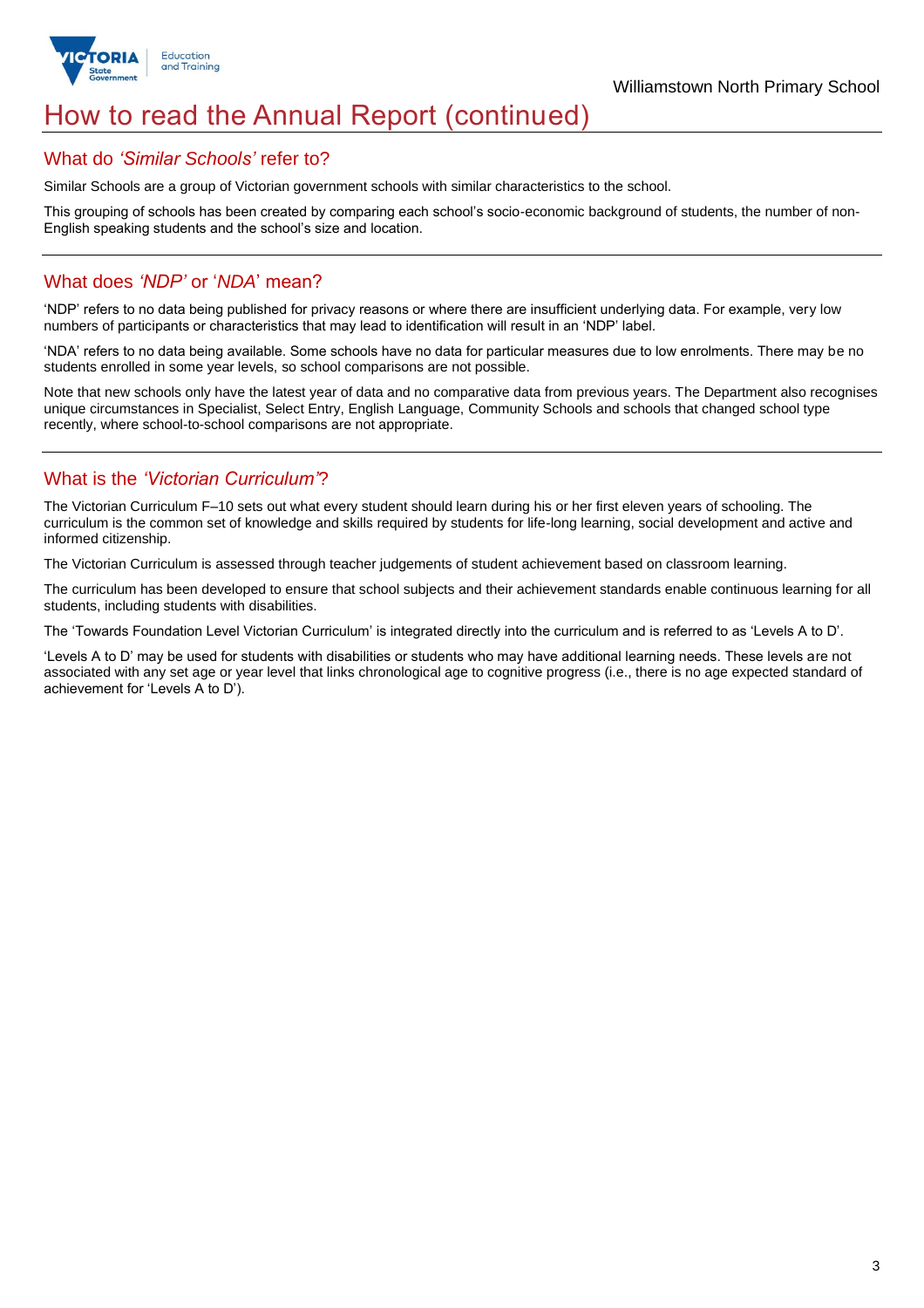

Williamstown North Primary School

## **About Our School**

## School context

Williamstown North Primary School's vision is to empower students to aspire to do their personal best and to make a positive difference with their learning.

WNPS is characterised as a dynamic and inclusive learning community that aims to promote personal excellence, critical thinking and empowerment.

School Values:

Respect - Treat others with consideration and respect another person's point of view.

Responsibility - Be accountable for one's own actions, resolve differences in constructive and peaceful ways, contribute to society & civic life and take care of the environment

Resilience – Be equipped to successfully bounce back from setbacks, changes or disappointments

Doing Your Best - Seek to accomplish something worthy and admirable, try hard and pursue personal excellence

Williamstown North Primary School is located in the seaside suburb of Williamstown, approximately 14 kilometres from Melbourne CBD. The school's SFOE (School Family Occupation & Education) Index of 0.1159 in 2021, placed the school in the low band and reflects the generally strong socio-economic profile of the school community.

On Census Day in February, 750 students were enrolled at the school (however enrolments continued to decline throughout 2021 as families continued to move to regional Victoria and interstate as a result of the COVID-19 pandemic.) The school operated with 33 grades, with an average class size of 23 students. As an established professional learning community, teachers at WNPS continued to collaborate deeply in 2021 to take a collective responsibility for the students within each professional learning team.

The number of FTE staff was 45.5, with no staff identifying as Aboriginal or Torres Strait Islander. The Education Support Staff profile consisted of three main office staff, six classroom aides, a nurse, ICT Technician, Canteen Manager, Grounds person and Maintenance person. At the beginning of the year, the school's leadership team consisted of 3 Principal Class members, 3 Leading Teachers and 3 Learning Specialists. At the end of 2021, this leadership team was reduced to 7 members as a result of a Leading Teacher and Assistant Principal successfully promoting to new positions beyond WNPS.

In addition to the challenging periods of lockdowns & remote learning, the school also needed to complete it's Pre Reviews Self-Evaluation (PRSE), Validation Day, Fieldwork Days and Panel Day. The school review process was completed in early Term 4 and the school's new Strategic Plan was completed and endorsed by the end of the school year.

Strong NAPLAN data in 2021 was particularly pleasing in light of the pandemic over the previous 18 months. These robust results were also affirming of the school's remote learning provision during 2020 and 2021.

In 2021, the school timetable facilitated five specialist programs. All students participated in weekly Physical Education classes throughout the year, whilst Japanese, Visual Arts, Performing Arts and STEM were undertaken by students on a semester basis.

## Framework for Improving Student Outcomes (FISO)

In 2021, WNPS entered into a whole school review of its Strategic Plan (2017 - 2020). Against the FISO framework, the school focussed its journey on excellence in teaching and learning through building practice excellence, as well as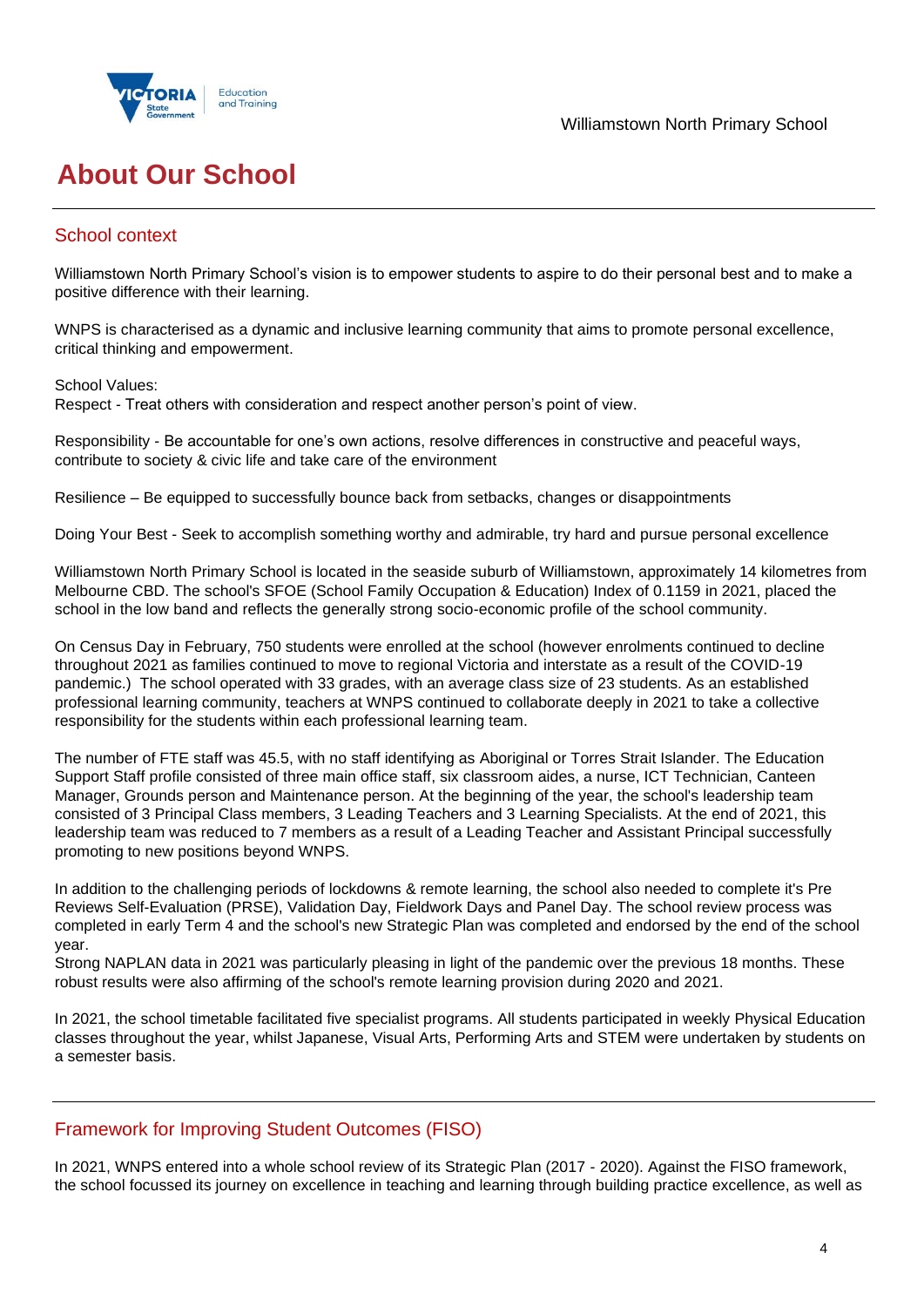

Williamstown North Primary School

further promoting a positive climate for learning through empowering students and building school pride.

In building practice excellence, the school finalised & reported against the four key improvement strategies listed below:

- 1. The endorsement and implementation of a School Wide Instructional Model.
- 2. The improved use of Compass as a communication platform.
- 3. The refined implementation of a whole staff coaching program.
- 4. Implement Science as a specialist program and broaden the School's Sustainability Platform.

In further empowering students and building school pride, the school finalised & reported against the four key improvement strategies listed below:

- 1. The implementation of the School Wide Positive Behaviours Support (SWPBS) program & Respectful Relationships.
- 2. The Health Hub focus to broaden support for student and staff wellbeing.
- 3. Enhanced student leadership program and broader lunchtime activities program.
- 4. Further develop student goal setting protocols to enhance feedback to students.

The school review process was rescheduled several times during semester one as a result of successive lockdown periods, with the process finally beginning on-site with Validation Day on Wednesday 14th July. Fieldwork Days planned for the 30th & 31st August were primarily undertaken remotely, with student focus groups comprising both vulnerable students and permitted worker students who were being supported on-site during lockdown. The final Panel Day also took place remotely on Wednesday 15th September 2021. The school received its Review Report in November and then completed its new Strategic Plan 2021 - 2025 by the end of the school year.

As the pandemic persisted throughout 2021, the school maintained a wonderful focus on the learning and wellbeing of all students. During periods of remote learning, daily learning programs uploaded through Google Classroom were of a very high standard, with junior classes providing extensive videos to support explicit instruction. Daily Google Meets were undertaken for all students, as well as small group instruction in areas such as reading and numeracy. On average, between 45 - 50 students were supported on-site each day during periods of lockdown. Approximately half of these students were the children of permitted workers, whilst half were deemed to be vulnerable. The efforts of volunteer teachers and ES staff to support these students on-site were exceptional; making a palpable difference to the wellbeing of these students during such a fragile period. Where a student was not attending on-site and not participating in their remote learning programs, families were contacted by a member of the school's leadership team to then ascertain any further supports that were needed. In several of these cases, this small group of students would come into school to work one on one with their regular classroom teacher for short periods, as part of a re-engagement strategy.

## Achievement

In regards to student achievement, a highlight of 2021 was a return to consistently high NAPLAN results. This was particularly good news in light of the pandemic over the previous 18 months, with parents being both reassured and relieved to know that the school's general achievement levels continue to be so strong. Most test areas sat well above state mean scores as indicated in the results below. Those areas closer to state mean results, such as writing, have already been identified as new priorities in our school's new Strategic Plan 2021 - 2025. Year 3 - Reading 452 (State) 481 (WNPS), Writing 433 (State) 442 (WNPS), Spelling 431 (State) 445 (WNPS), Grammar & Punct. 446 (State) 474 (WNPS) and Numeracy 414 (State) 439 (WNPS) Year 5 - Reading 523 (State) 544 (WNPS), Writing 489 (State) 501 (WNPS), Spelling 506 (State) 512 (WNPS), Grammar & Punct. 513 (State) 535 (WNPS) and Numeracy 506 (State) 533 (WNPS)

The 2021 school year was punctuated with several periods of lockdown and remote learning. The school utilised the Google Classroom platform to post daily learning programs for students. Anecdotal feedback from parents noted the high quality of the remote learning slides each day, with F-2 parents being particularly grateful for the high level of instructional video content each day. During remote learning, all teachers undertook daily Google Meets (Yr 3-6) / WebEx (F-2) to mark rolls, orient students to their slides and check on the wellbeing of students. After each Meet, small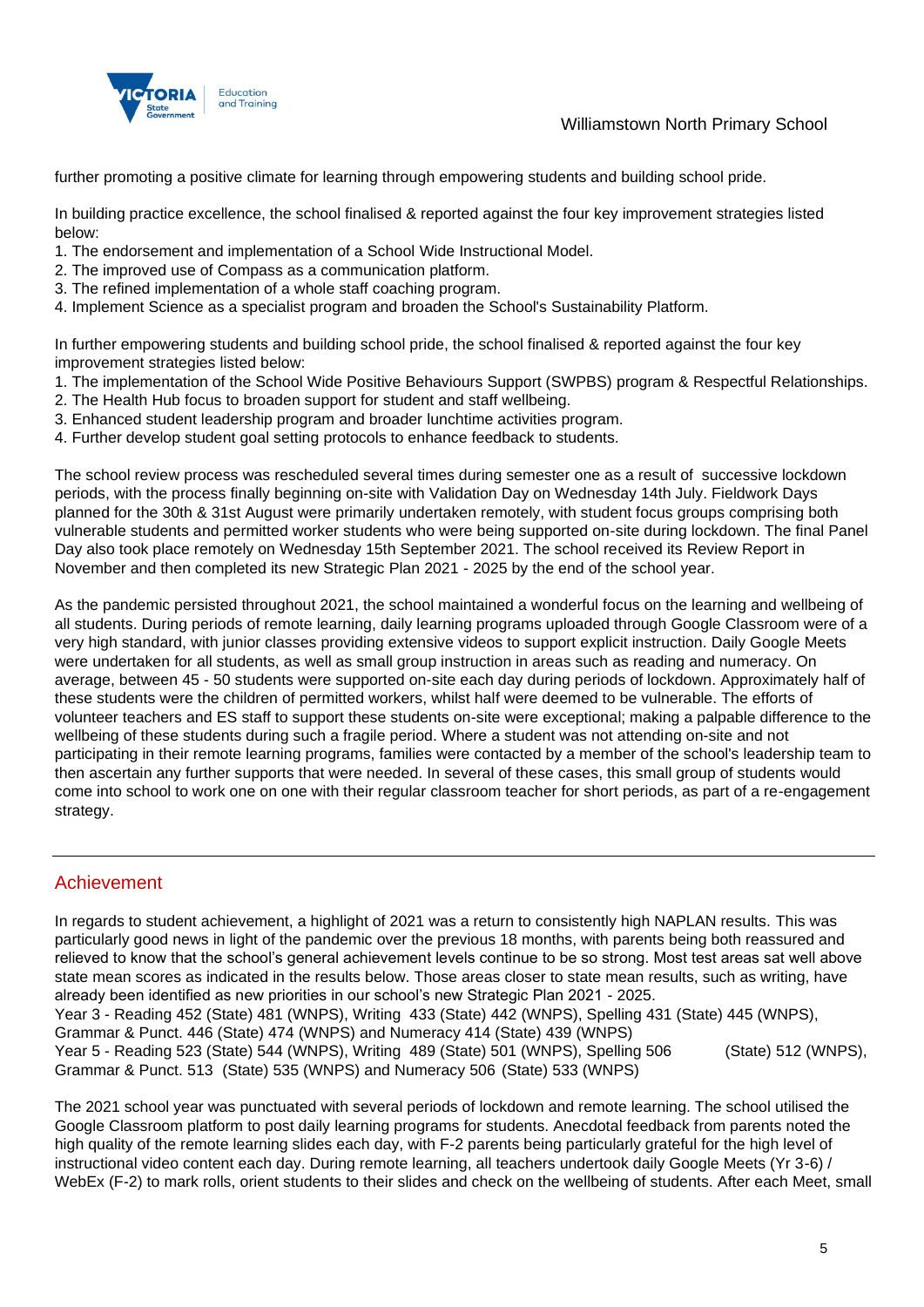

groups of students remained online to participate in literacy or numeracy sessions. In addition to this provision, members of the school improvement team facilitated additional on-line sessions in reading and numeracy as part of the school's intervention & extension structures. These sessions provided targetted and differentiated support for many students. As term 3 progressed, maintaining strong student engagement with the remote learning platforms became increasingly challenging for teachers. Interestingly, parent feedback echoed an increasing call for more direct face to face instruction on-line as the lockdown prevailed.

On-site provision for the children of permitted workers as well as students deemed vulnerable, supported approximately 50 students each day during the several periods of lockdown. Volunteer staff and Education Support staff did a wonderful job assisting these students with their remote learning platforms as well as providing intensive 1:1 support for many students each day. Daily slides were modified, with reasonable adjustments also made to sensitively support students on the Program for Students with Disabilities (PSD).

In Term 4, students excitedly transitioned back to face to face learning. Given the events of 2021, this transition back to the classroom was fairly seamless with students settling back into their classrooms routines and learning. To further support the wellbeing and re-engagement of students, a broad range of incursions/excursions & camps were facilitated by teachers during the latter part of Term 4.

## Engagement

Overall student engagement levels varied throughout 2021 as students moved from face to face learning and remote learning on several occasions throughout the year.

When on-site for face to face learning, students demonstrated pleasing engagement as they were palpably grateful to be able to learn with their friends at school. During periods of remote learning, most students would log on at 9:00am to join into their Google Meets/WebEx meetings. During these meetings, teachers would actively undertake a wellbeing check with students and then begin to orient them towards their daily slides on Google Classroom. Each day, students would be asked to complete their slides and forward a selected piece of work for teacher feedback. In most cases, approximately 50 - 75% of students would return a piece of work back to their teachers. For those students who became increasingly absent during their Google Meets & WebEx's and who did not submit finished pieces of work, teachers and members of the school's leadership team would then make individual contact with families. Students deemed to be at risk, were invited to work 1:1 with their teachers on-site, or join the permitted workers/vulnerable students on site each day. The intervention and re-engagement work undertaken by teachers and education support staff was extraordinary; resulting in highly effective support structures for many students during the periods of lockdown.

A highly successful engagement strategy during periods of lockdown, was the 'Specialist Day', scheduled once a week for all students. The Specialist Day program was facilitated by the school's five specialist programs: Japanese, Visual Arts, Performing Arts, Physical Education & STEM. In addition to being a break from the daily literacy & numeracy programs, the Specialist Day provided a rich suite of engaging hands-on activities for students (and invariably for supervising parents at home). The standard of slides produced by all teachers was indeed excellent, with the specialist slides being particularly noteworthy.

In Term 4, when school returned for face to face learning, it was a particularly poignant moment when the school gates were opened for the first time after several months. Watching students run into the school grounds and hug their friends was indeed a very special moment. Universally, when speaking with students, they were so excited to be back at school with their friends and teachers. This set the scene for a fabulously engaging end to the school year, where teachers went above and beyond to support the learning and wellbeing of all students.

**Wellbeing**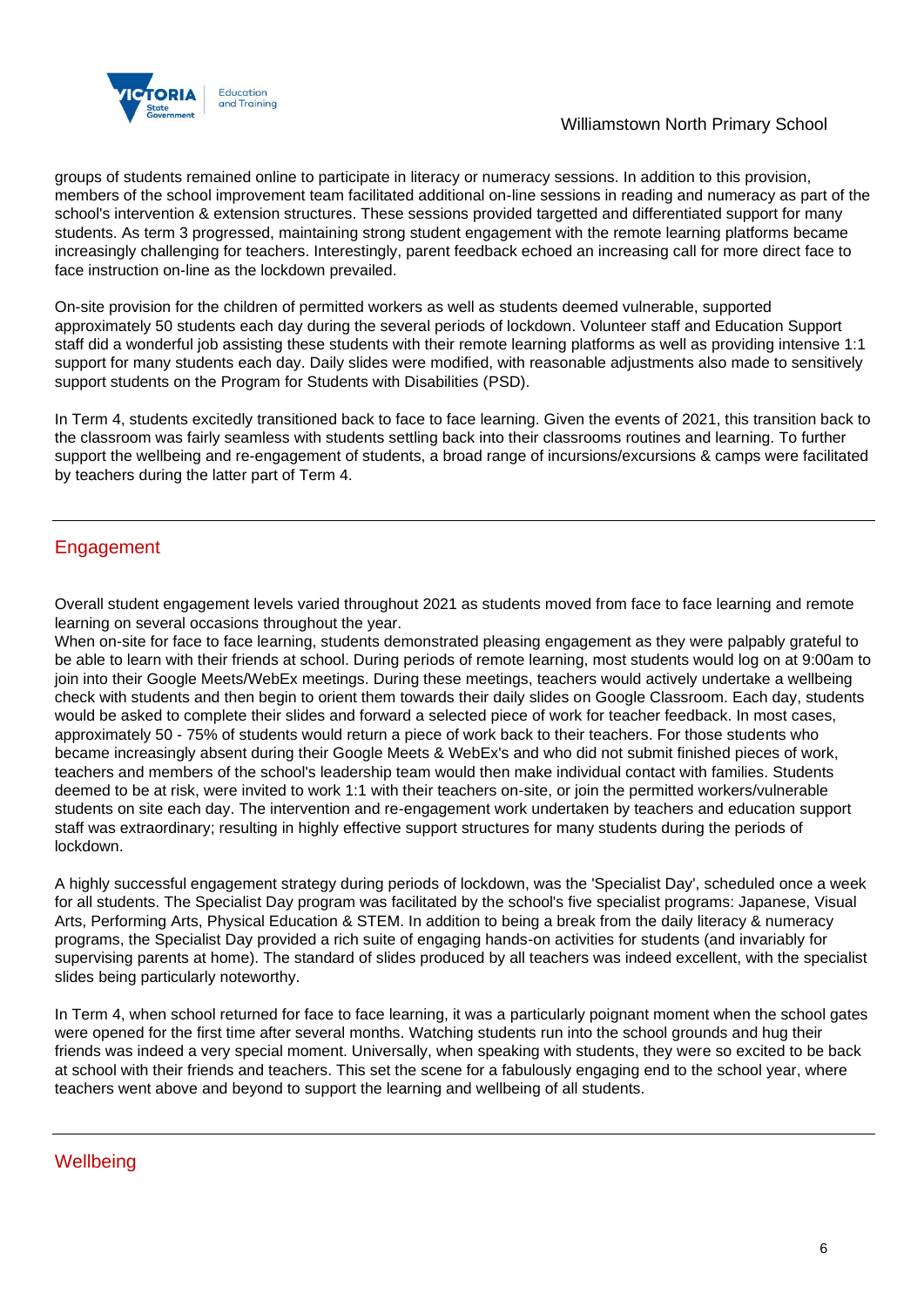

As the pandemic proceeded through its second year, the wellbeing of all students was one of the school's highest priorities.

Ongoing support to families, was part of the school's daily landscape. Regular SSG's each term were vital for supporting students on the Program for Students with Disabilities. These SSG's were either facilitated face to face or via WebEx. For many other students, Individual Education Plans (IEP) were developed in consultation with families to ensure important learning and wellbeing goals were developed. As the year progressed, ongoing reasonable adjustments needed to be made to ensure the learning was manageable for all students.

Throughout 2021, social thinking sessions were regularly scheduled, being either face to face or via WebEx. This was a very important support structure to ensure some of our most vulnerable students were equipped with strategies to cope with the ongoing complexities if the pandemic.

As Term 3 progressed in lockdown, the daily wellbeing check-ins with students became extended and increasingly vital. Daily learning programs incorporated a heightened focus on wellbeing, which was exemplified by brain breaks, mindfulness, messages of positive affirmation etc. School Events such as Book Week continued to vary the learning landscape and provide a fun focus for students. 'Recharge Tuesday' was an incredible whole school focus on student wellbeing that promoted innovative activities for families at home and in the community. Students also increasingly participated in a range of digital excursions throughout the term hosted by organisations such as the Melbourne Museum.

At the conclusion of the school year, the large majority of parents expressed their thanks to the school for the incredible efforts of all staff during Term 4. Twelve months of activities were compressed into a period of 6 - 8 weeks, to somewhat compensate for the 'lost year' that most students had experienced. Seeing all students confidently perform on stage at the school's Community Carols during the last week of the school year, was testament to the wonderful support structures that had been established for students over the course of 2021.

## Finance performance and position

Despite the ongoing challenges of 2021, the school was very fortunate to once again have strong financial support from the school community with 86% of families paying all essential items costs.

As the pandemic persisted throughout the year, all program budgets were closed and all expenditure for the remainder of the year was highly scrutinised as the school anticipated significant revenue losses resulting from OSHClub, hiring of facilities, canteen closure and the mandated employment of local CRTs as a result of DET guidelines. The prudent management of the school's funds in 2021 was vitally important for mitigating the potential losses over the course of the year.

Throughout 2021, the Facilities & Finance team continued to meet every month (except August) to carefully navigate the many complex challenges that impacted on the school's finance. We particularly thank Naomi Hill, who was appointed at the start of the school year as our new Business Manager, for competently managing the school's finances through this difficult period. Naomi completed 2021 in the role of Business Manager and then transferred to a new position in regional Victoria for 2022. We have been delighted to appoint Kylie Moverley to the role of Business Manager for 2022.

The school's unexpected further enrolment decline at the end of 2021, will have significant ramifications for the 2022 School Resource Package (SRP) and future program budgeting.

In regards to locally raised funds, the school will not proceed with its biennial Fete in 2022. The school will now begin to rebuild its fundraising platform with a series of more local scaled down events in 2022, as endorsed by School Council.

#### **For more detailed information regarding our school please visit our website at [https://www.willynthps.vic.edu.au](https://www.willynthps.vic.edu.au/)**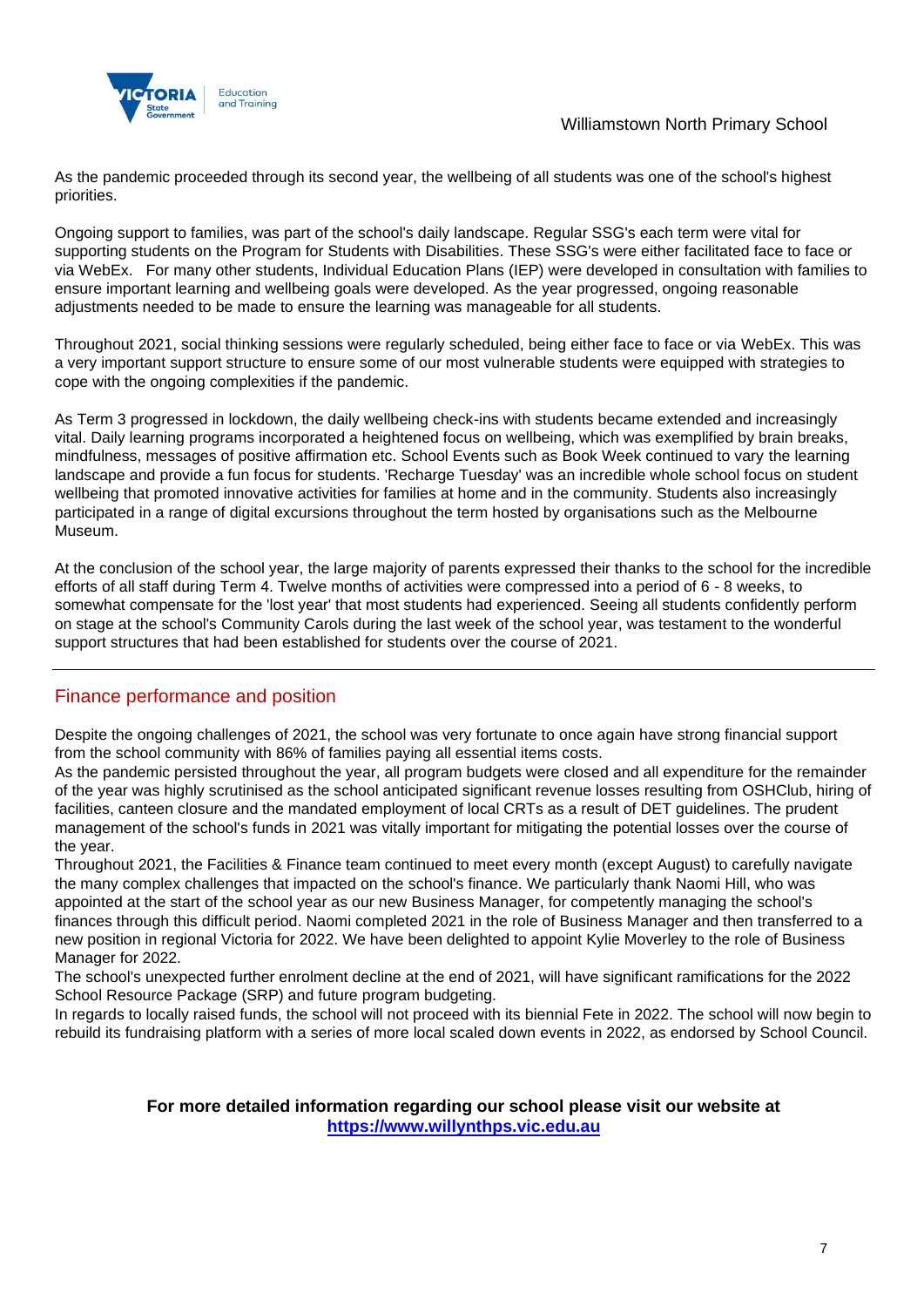

# **Performance Summary**

The Performance Summary for government schools provides an overview of how this school is contributing to the objectives of the Education State and how it compares to other Victorian government schools.

All schools work in partnership with their school community to improve outcomes for children and young people. Sharing this information with parents and the wider school community helps to support community engagement in student learning, a key priority of the Framework for Improving Student Outcomes.

Refer to the 'How to read the Annual Report' section for help on how to interpret this report.

## SCHOOL PROFILE

#### **Enrolment Profile**

A total of 750 students were enrolled at this school in 2021, 351 female and 399 male.

5 percent of students had English as an additional language and NDP percent were Aboriginal or Torres Strait Islander.

#### **Overall Socio-Economic Profile**

The overall school's socio-economic profile is based on the school's Student Family Occupation and Education index (SFOE).

SFOE is a measure of socio-educational disadvantage of a school, based on educational and employment characteristics of the parents/carers of students enrolled at the school. Possible SFOE band values are: Low, Low-Medium, Medium and High. A 'Low' band represents a low level of socio-educational disadvantage, a 'High' band represents a high level of socio-educational disadvantage.

This school's SFOE band value is: Low

#### **Parent Satisfaction Summary**

The percent endorsement by parents on their school satisfaction level, as reported in the annual Parent Opinion Survey.

Percent endorsement indicates the percent of positive responses (agree or strongly agree) from parents who responded to the survey.



#### **School Staff Survey**

The percent endorsement by staff on School Climate, as reported in the annual School Staff Survey.

Percent endorsement indicates the percent of positive responses (agree or strongly agree) from staff who responded to the survey. Data is suppressed for schools with three or less respondents to the survey for confidentiality reasons.

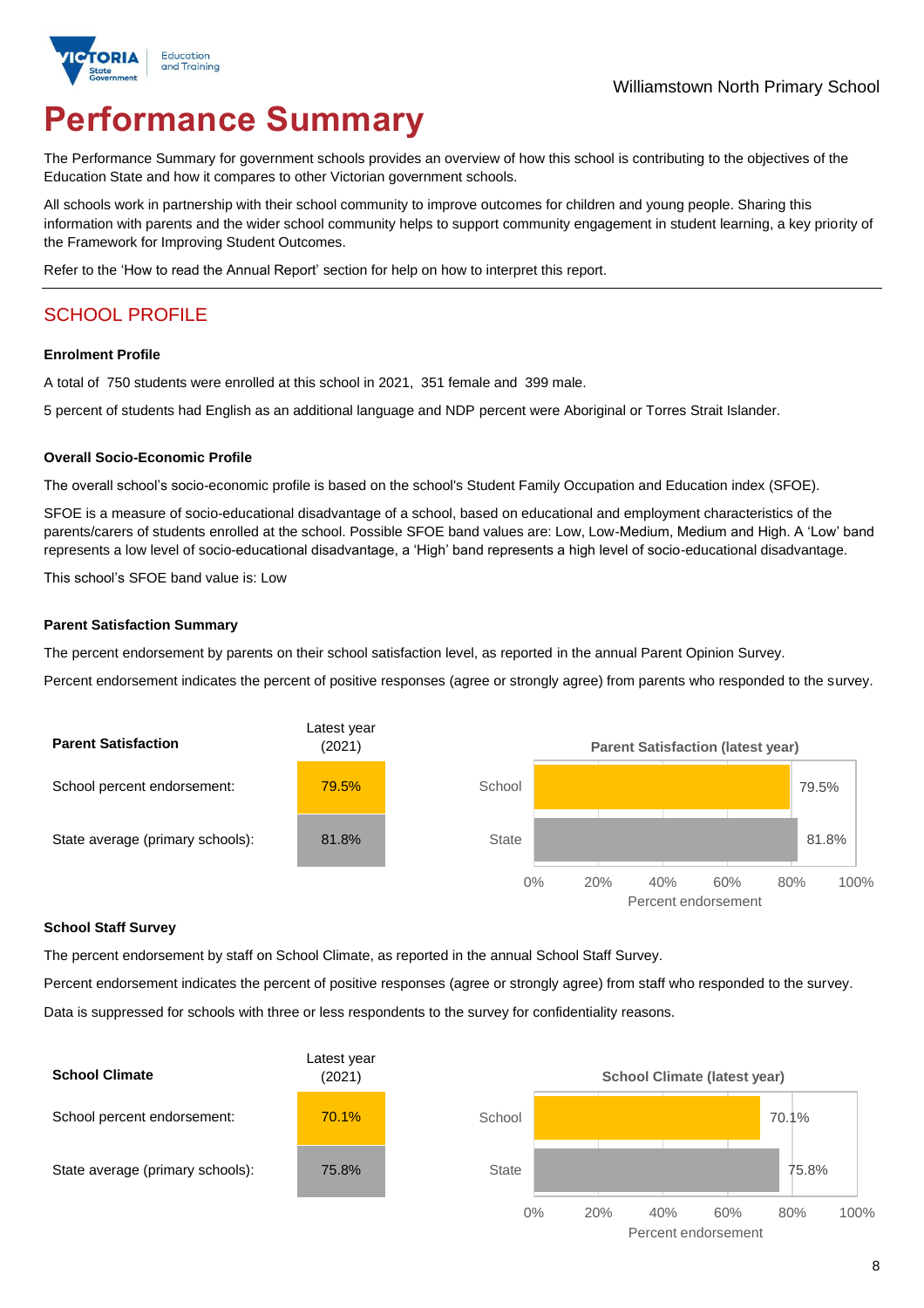

## ACHIEVEMENT

*Key: 'Similar Schools' are a group of Victorian government schools that are like this school, taking into account the school's socioeconomic background of students, the number of non-English speaking students and the size and location of the school.*

#### **Teacher Judgement of student achievement**

Percentage of students working at or above age expected standards in English and Mathematics.



Percent students at or above age expected level

| <b>Mathematics</b><br>Years Prep to 6                             | Latest year<br>(2021) |
|-------------------------------------------------------------------|-----------------------|
| School percent of students at or above age<br>expected standards: | 93.9%                 |
| Similar Schools average:                                          | 95.5%                 |
| State average:                                                    | 84.9%                 |

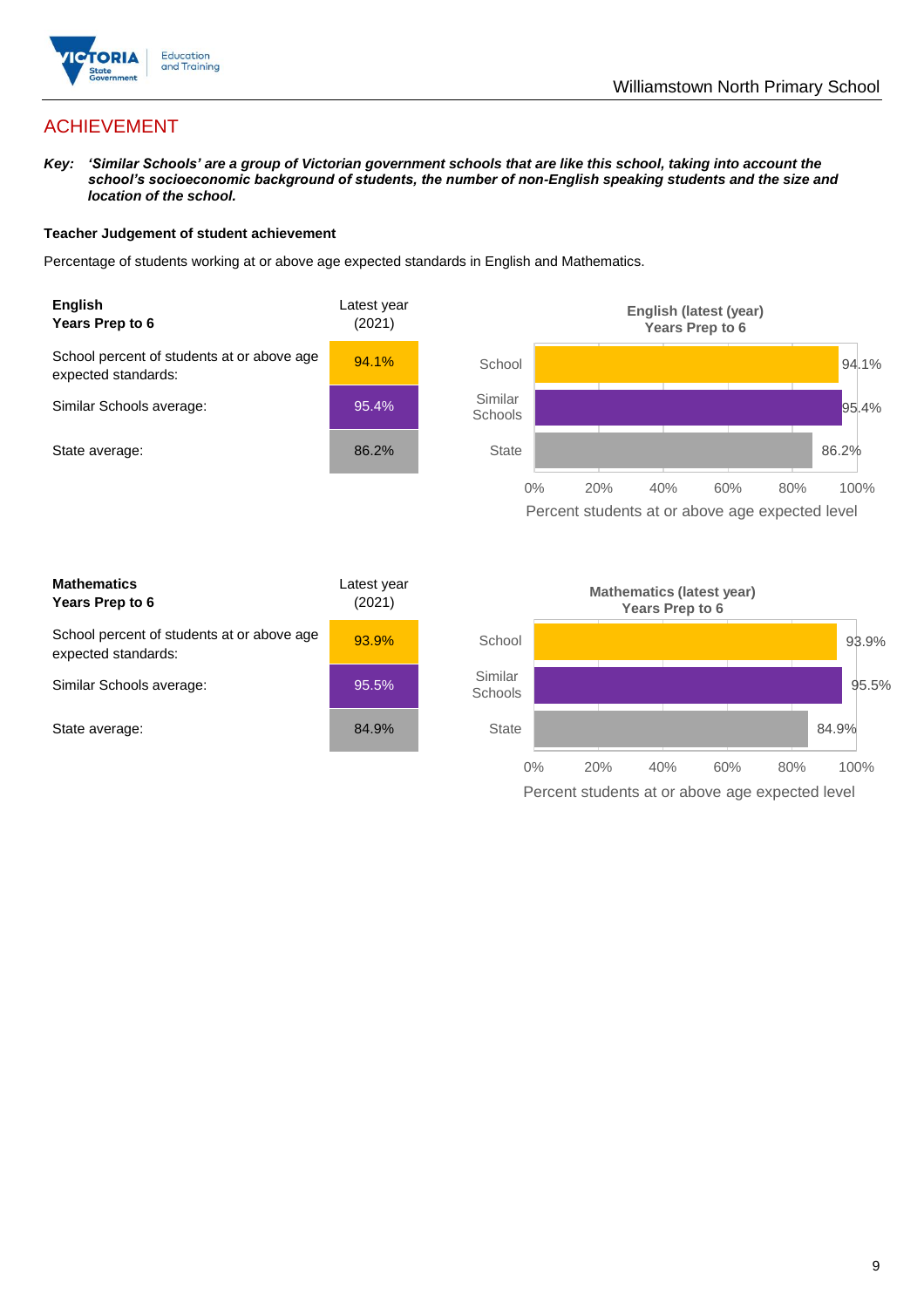

## ACHIEVEMENT (continued)

*Key: 'Similar Schools' are a group of Victorian government schools that are like this school, taking into account the school's socioeconomic background of students, the number of non-English speaking students and the size and location of the school.*

#### **NAPLAN**

Percentage of students in the top three bands of testing in NAPLAN.

Note: NAPLAN tests were not conducted in 2020, hence the 4-year average is the average of 2018, 2019 and 2021 data.

| Reading<br>Year <sub>3</sub>                      | Latest year<br>(2021) | 4-year<br>average |                    | <b>NAPLAN Reading (latest year)</b><br>Year 3                              |
|---------------------------------------------------|-----------------------|-------------------|--------------------|----------------------------------------------------------------------------|
| School percent of students in<br>top three bands: | 92.9%                 | 90.8%             | School             | 92.9%                                                                      |
| Similar Schools average:                          | 90.0%                 | 89.6%             | Similar<br>Schools | 90.0%                                                                      |
| State average:                                    | 76.9%                 | 76.5%             | <b>State</b>       | 76.9%                                                                      |
|                                                   |                       |                   | $0\%$              | 20%<br>40%<br>60%<br>100%<br>80%<br>Percent of students in top three bands |
| Reading<br>Year 5                                 | Latest year<br>(2021) | 4-year<br>average |                    | <b>NAPLAN Reading (latest year)</b><br>Year <sub>5</sub>                   |
| School percent of students in<br>top three bands: | 82.8%                 | 82.2%             | School             | 82.8%                                                                      |
| Similar Schools average:                          | 86.9%                 | 83.3%             | Similar<br>Schools | 86.9%                                                                      |
| State average:                                    | 70.4%                 | 67.7%             | <b>State</b>       | 70.4%                                                                      |
|                                                   |                       |                   | $0\%$              | 20%<br>40%<br>60%<br>100%<br>80%<br>Percent of students in top three bands |
| <b>Numeracy</b><br>Year <sub>3</sub>              | Latest year<br>(2021) | 4-year<br>average |                    | <b>NAPLAN Numeracy (latest year)</b><br>Year <sub>3</sub>                  |
| School percent of students in<br>top three bands: | 84.1%                 | 86.8%             | School             | 84.1%                                                                      |
| Similar Schools average:                          | 83.4%                 | 85.6%             | Similar<br>Schools | 83.4%                                                                      |
| State average:                                    | 67.6%                 | 69.1%             | <b>State</b>       | 67.6%                                                                      |
|                                                   |                       |                   | 0%                 | 20%<br>40%<br>60%<br>80%<br>100%<br>Percent of students in top three bands |
| <b>Numeracy</b><br>Year 5                         | Latest year<br>(2021) | 4-year<br>average |                    | <b>NAPLAN Numeracy (latest year)</b><br>Year 5                             |
| School percent of students in<br>top three bands: | 86.1%                 | 82.1%             | School             | 86.1%                                                                      |
| Similar Schools average:                          | 79.7%                 | 78.1%             | Similar<br>Schools | 79.7%                                                                      |
| State average:                                    | 61.6%                 | 60.0%             | <b>State</b>       | 61.6%                                                                      |
|                                                   |                       |                   | $0\%$              | 20%<br>40%<br>60%<br>80%<br>100%                                           |

Percent of students in top three bands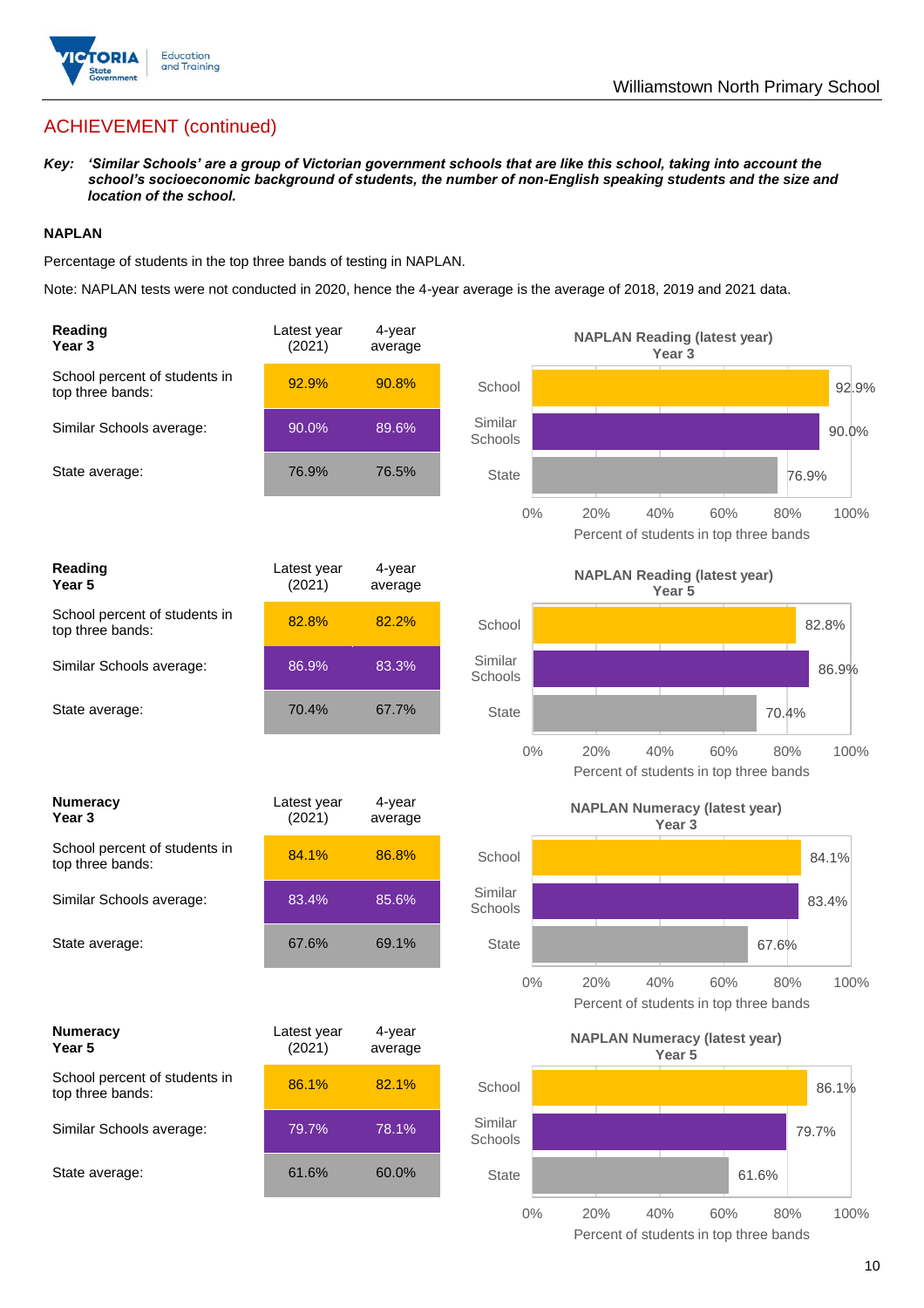

### Williamstown North Primary School

## ACHIEVEMENT (continued)

#### **NAPLAN Learning Gain**

NAPLAN learning gain is determined by comparing a student's current year result relative to the results of all 'similar' Victorian students (i.e., students in all sectors in the same year level who had the same score two years prior). If the current year result is in the top 25 percent, their gain level is categorised as 'High'; middle 50 percent is 'Medium'; bottom 25 percent is 'Low'.

#### **Learning Gain Year 3 (2019) to Year 5 (2021)**



**N** Low Gain **Medium Gain High Gain**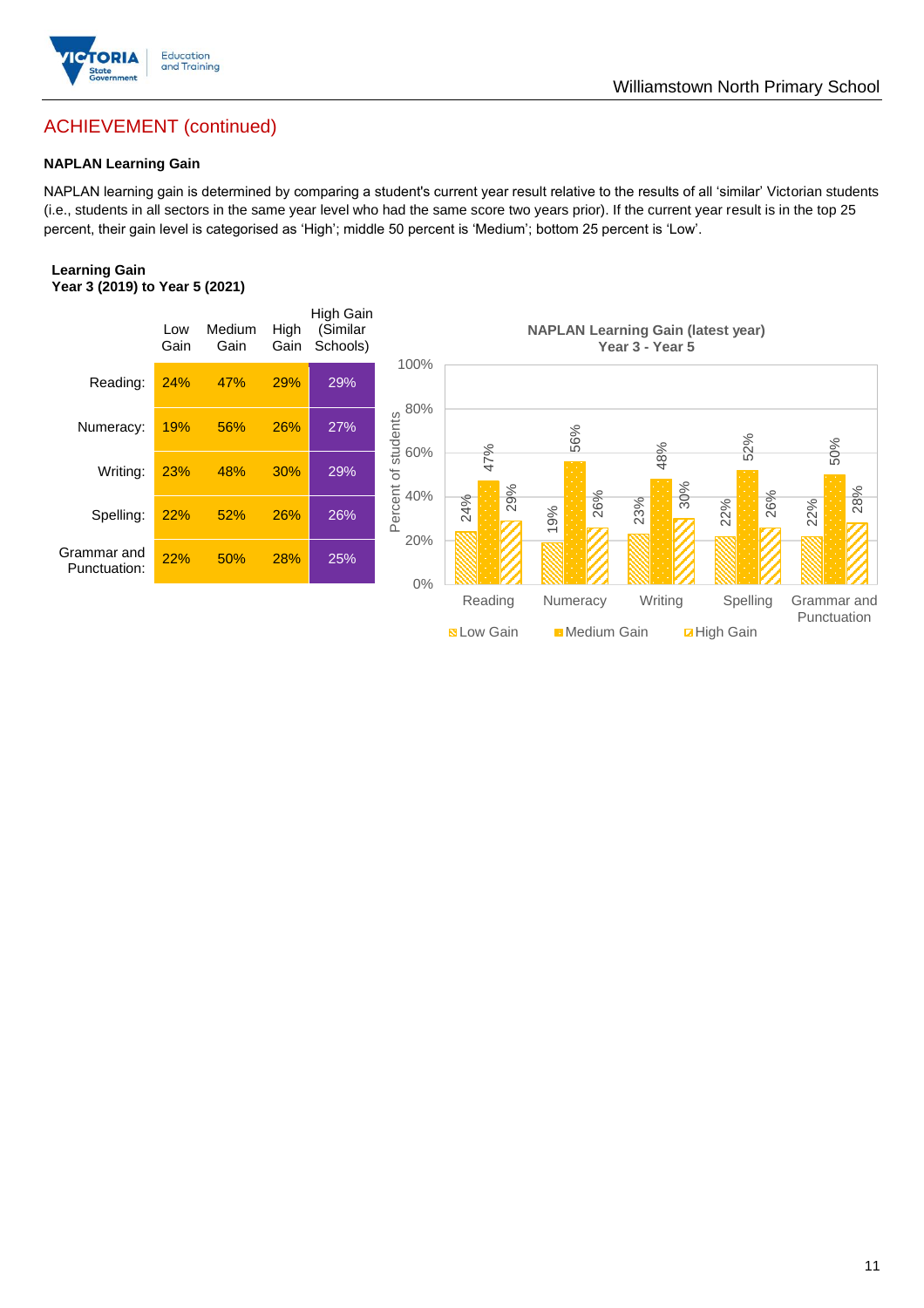

## ENGAGEMENT

*Key: 'Similar Schools' are a group of Victorian government schools that are like this school, taking into account the school's socioeconomic background of students, the number of non-English speaking students and the size and location of the school.*

#### **Average Number of Student Absence Days**

Absence from school can impact on students' learning. Common reasons for non-attendance include illness and extended family holidays. Absence and attendance data in 2020 and 2021 may have been influenced by COVID-19.



#### **Attendance Rate (latest year)**

|                                             | Prep | Year 1 | Year 2 | Year 3 | Year 4 | Year 5 | Year 6 |
|---------------------------------------------|------|--------|--------|--------|--------|--------|--------|
| Attendance Rate by year level<br>$(2021)$ : | 96%  | 95%    | 95%    | 95%    | 94%    | 95%    | 93%    |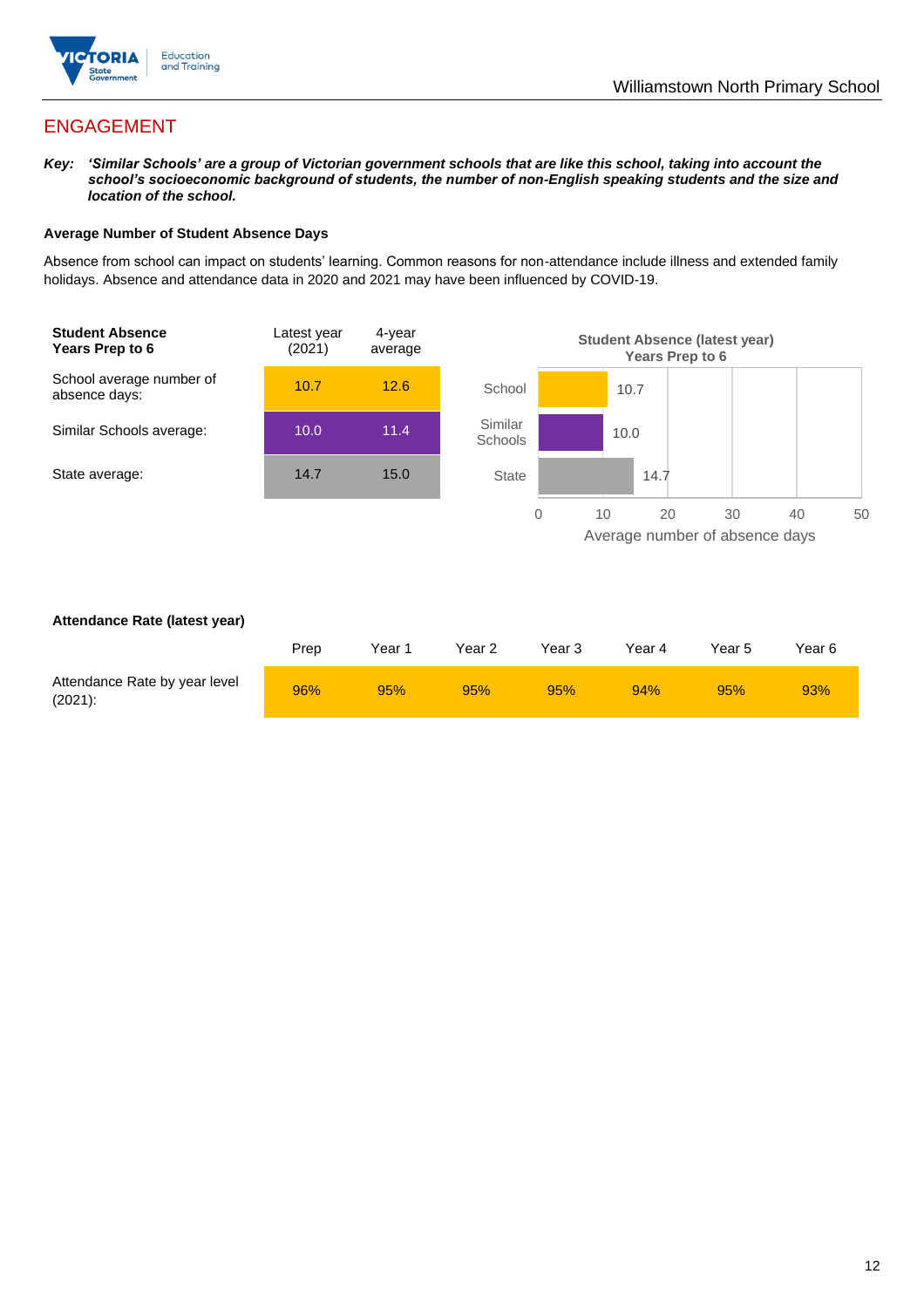

## **WELLBEING**

*Key: 'Similar Schools' are a group of Victorian government schools that are like this school, taking into account the school's socioeconomic background of students, the number of non-English speaking students and the size and location of the school.*

#### **Student Attitudes to School – Sense of Connectedness**

The percent endorsement on Sense of Connectedness factor, as reported in the Attitudes to School Survey completed annually by Victorian government school students, indicates the percent of positive responses (agree or strongly agree).



*Due to lower participation rates, differences in the timing of the survey/length of survey period and the general impact of Covid19 across 2020 and 2021, data are often not comparable with previous years or within similar school groups. Care should be taken when interpreting these results.*



#### **Student Attitudes to School – Management of Bullying**

The percent endorsement on Management of Bullying factor, as reported in the Attitudes to School Survey completed annually by Victorian government school students, indicates the percent of positive responses (agree or strongly agree).

| <b>Management of Bullying</b><br>Years 4 to 6 | Latest year<br>(2021) | 4-year<br>average |  |
|-----------------------------------------------|-----------------------|-------------------|--|
| School percent endorsement:                   | 73.2%                 | 78.7%             |  |
| Similar Schools average:                      | 76.8%                 | 79.3%             |  |
| State average:                                | 78.4%                 | 79.7%             |  |

*Due to lower participation rates, differences in the timing of the survey/length of survey period and the general impact of Covid19 across 2020 and 2021, data are often not comparable with previous years or within similar school groups. Care should be taken when interpreting these results.*

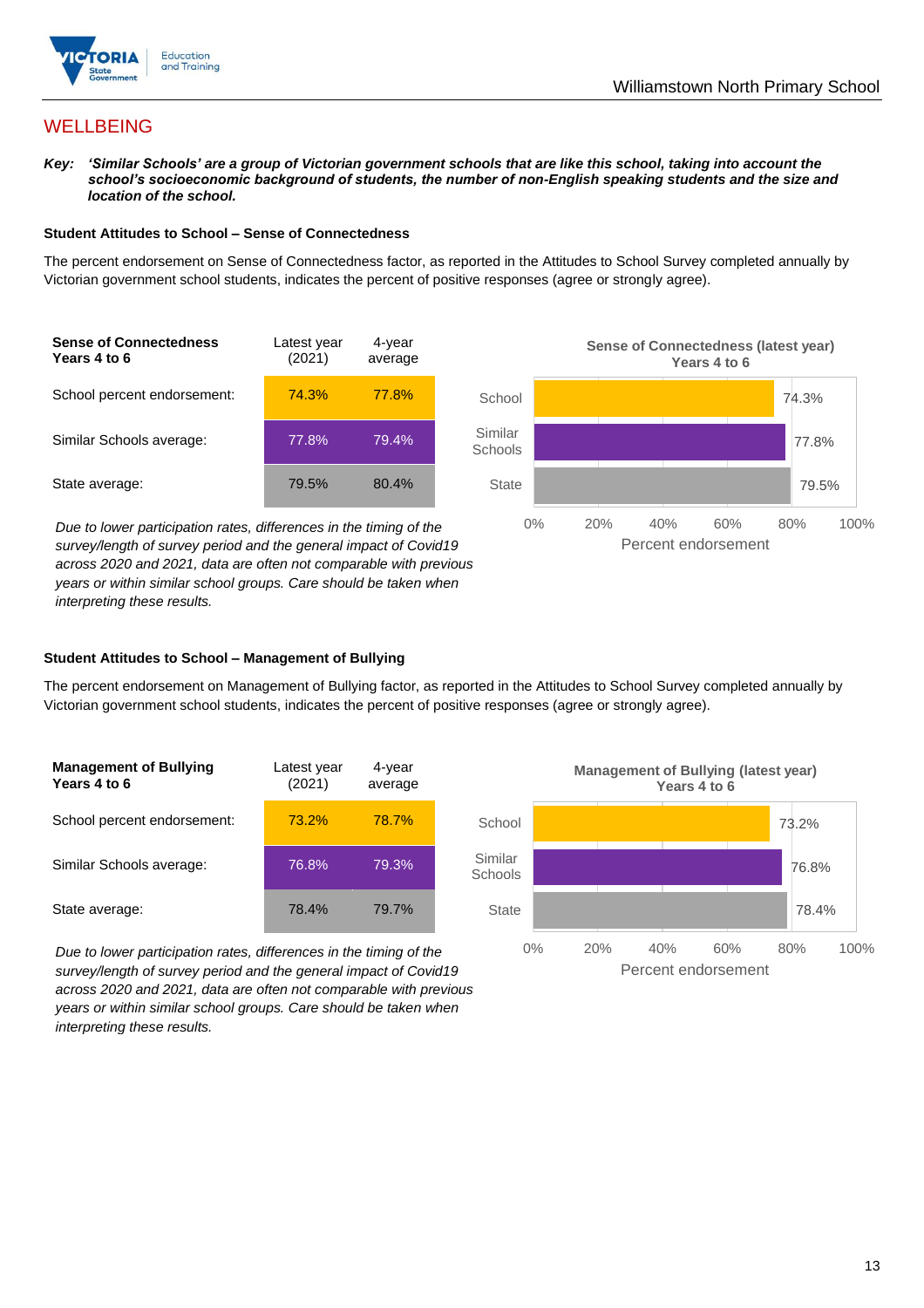

# **Financial Performance and Position**

FINANCIAL PERFORMANCE - OPERATING STATEMENT SUMMARY FOR THE YEAR ENDING 31 DECEMBER, 2021

| <b>Revenue</b>                  | <b>Actual</b> |
|---------------------------------|---------------|
| <b>Student Resource Package</b> | \$5,949,966   |
| Government Provided DET Grants  | \$375,547     |
| Government Grants Commonwealth  | \$0           |
| Government Grants State         | \$2,100       |
| Revenue Other                   | \$17,991      |
| <b>Locally Raised Funds</b>     | \$571,542     |
| <b>Capital Grants</b>           | \$0           |
| <b>Total Operating Revenue</b>  | \$6,917,145   |

| Equity <sup>1</sup>                                 | <b>Actual</b> |
|-----------------------------------------------------|---------------|
| Equity (Social Disadvantage)                        | \$19,166      |
| Equity (Catch Up)                                   | \$0           |
| <b>Transition Funding</b>                           | \$0           |
| Equity (Social Disadvantage - Extraordinary Growth) | \$0           |
| <b>Equity Total</b>                                 | \$19,166      |

| <b>Expenditure</b>                    | <b>Actual</b> |
|---------------------------------------|---------------|
| Student Resource Package <sup>2</sup> | \$5,872,612   |
| Adjustments                           | \$0           |
| <b>Books &amp; Publications</b>       | \$15,707      |
| Camps/Excursions/Activities           | \$262,813     |
| <b>Communication Costs</b>            | \$4,965       |
| Consumables                           | \$123,819     |
| Miscellaneous Expense <sup>3</sup>    | \$28,862      |
| <b>Professional Development</b>       | \$20,021      |
| Equipment/Maintenance/Hire            | \$238,372     |
| <b>Property Services</b>              | \$89,679      |
| Salaries & Allowances <sup>4</sup>    | \$266,419     |
| <b>Support Services</b>               | \$127,842     |
| Trading & Fundraising                 | \$58,007      |
| Motor Vehicle Expenses                | \$31          |
| Travel & Subsistence                  | \$0           |
| <b>Utilities</b>                      | \$51,322      |
| <b>Total Operating Expenditure</b>    | \$7,160,469   |
| <b>Net Operating Surplus/-Deficit</b> | (\$243,324)   |
| <b>Asset Acquisitions</b>             | \$26,166      |

(1) The equity funding reported above is a subset of the overall revenue reported by the school.

(2) Student Resource Package Expenditure figures are as of 24 Feb 2022 and are subject to change during the reconciliation process.

(3) Miscellaneous Expenses include bank charges, administration expenses, insurance and taxation charges.

(4) Salaries and Allowances refers to school-level payroll.